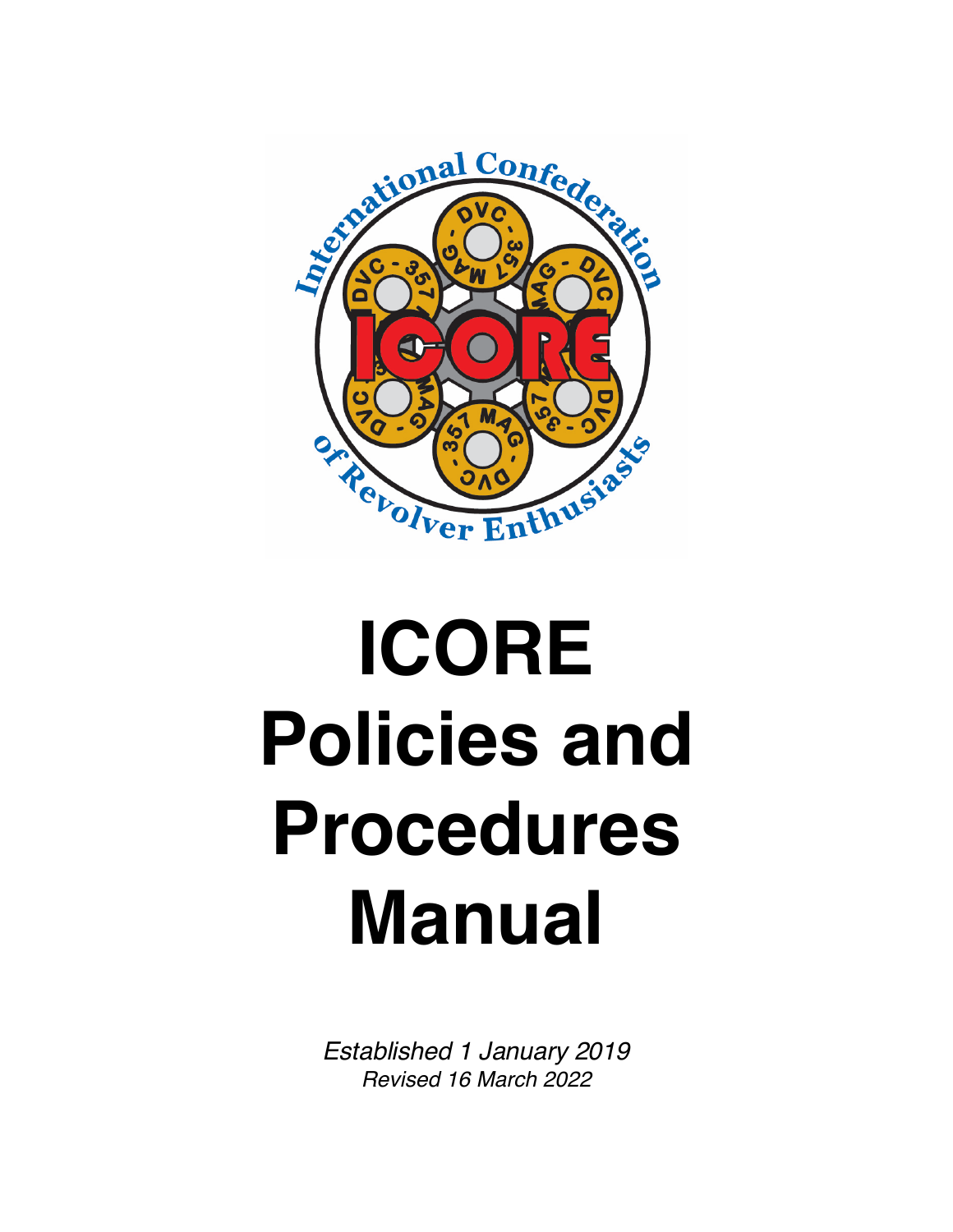# **Table of Contents**

| 1.0 | (Approved 1 April 2010)                                                                                                                         |  |
|-----|-------------------------------------------------------------------------------------------------------------------------------------------------|--|
| 2.0 | (Approved 19 September 2018)                                                                                                                    |  |
| 3.0 | Matches and the International Revolver Championship (IRC)<br>(Approved 19 September 2018, Revised 16 March 2022)                                |  |
| 4.0 | ICORE Policy Regarding Key Staff for the International Revolver  8<br>Championship (IRC)<br>(Approved 19 September 2018, Revised 16 March 2022) |  |
| 5.0 | <b>Club Level</b><br>(Approved 19 September 2018, Revised 16 March 2022)                                                                        |  |
| 6.0 | (Approved 19 September 2018, Revised 16 March 2022)                                                                                             |  |
| 7.0 | (Approved 19 September 2018, Revised 16 March 2022)                                                                                             |  |
| 8.0 | (Approved 16 March 2022)                                                                                                                        |  |
| 9.0 | (Approved 16 March 2022)                                                                                                                        |  |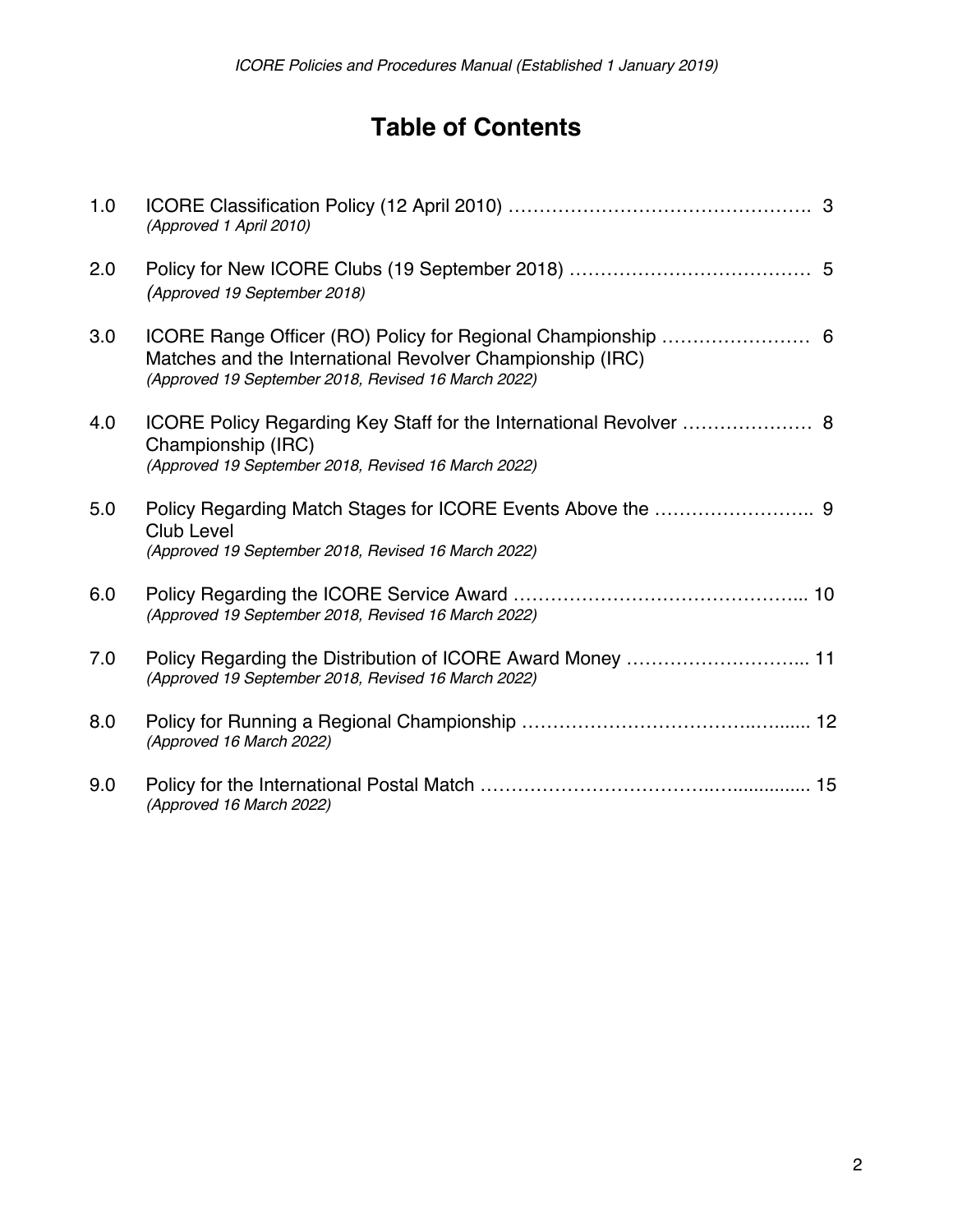# **1.0 ICORE Classification Policy**

(Approved 12 April 2010)

# **1.1 Purpose of Classification Policy**

The current ICORE Classification System was re-baselined in 1999 with the advent of ICORE as an independent entity. Prior classifications were a mixture of actual scores from informally released classifiers, an assessment of the member's performance at the IRC, and other non-specific valuations of the member's ability. Since 1999, the classification system has collected thousands of scores and membership has grown. This establishes the policy and methods that will be applied to determining member classifications.

### **1.2 Administration**

### **1.2.1. Effectivity**

The original effective date for this Classification Policy is 1 May 2010.

### **1.2.2. Recision**

This Classification Policy will remain in effect indefinitely unless otherwise amended by the ICORE Board. Proposed revisions to this policy must be submitted to the Board through the contact in 1.2.3.

### **1.2.3. Point of Contact**

The Statistician is the point of contact via email at stats@icore.org.

### **1.3 Policy**

### **1.3.1. Class Breakpoints**

The classification breakpoints shall be as follows for the ICORE Divisions (section 11.1 of current ICORE Rule Book). Percent calculations are rounded down to 3 decimals.

| 95% to 100%    | GM (Grand Master) |
|----------------|-------------------|
| 85% to 94.999% | M (Master)        |
| 75% to 84,999% | А                 |
| 60% to 74,999% | B                 |
| 45% to 59.999% | C                 |
| 0% to 44.999%  | ו ו               |

### **1.3.2. Scores Re-Indexed on 1 January Each Year**

On 1 January of every year, all existing classifier score percentages may be recalculated based on the current reference ("best") score. Classifications shall be recalculated and assigned based on the re-indexed scores. Shooters who have an assigned or "earned" classification by virtue of demonstrated ability, finish at a major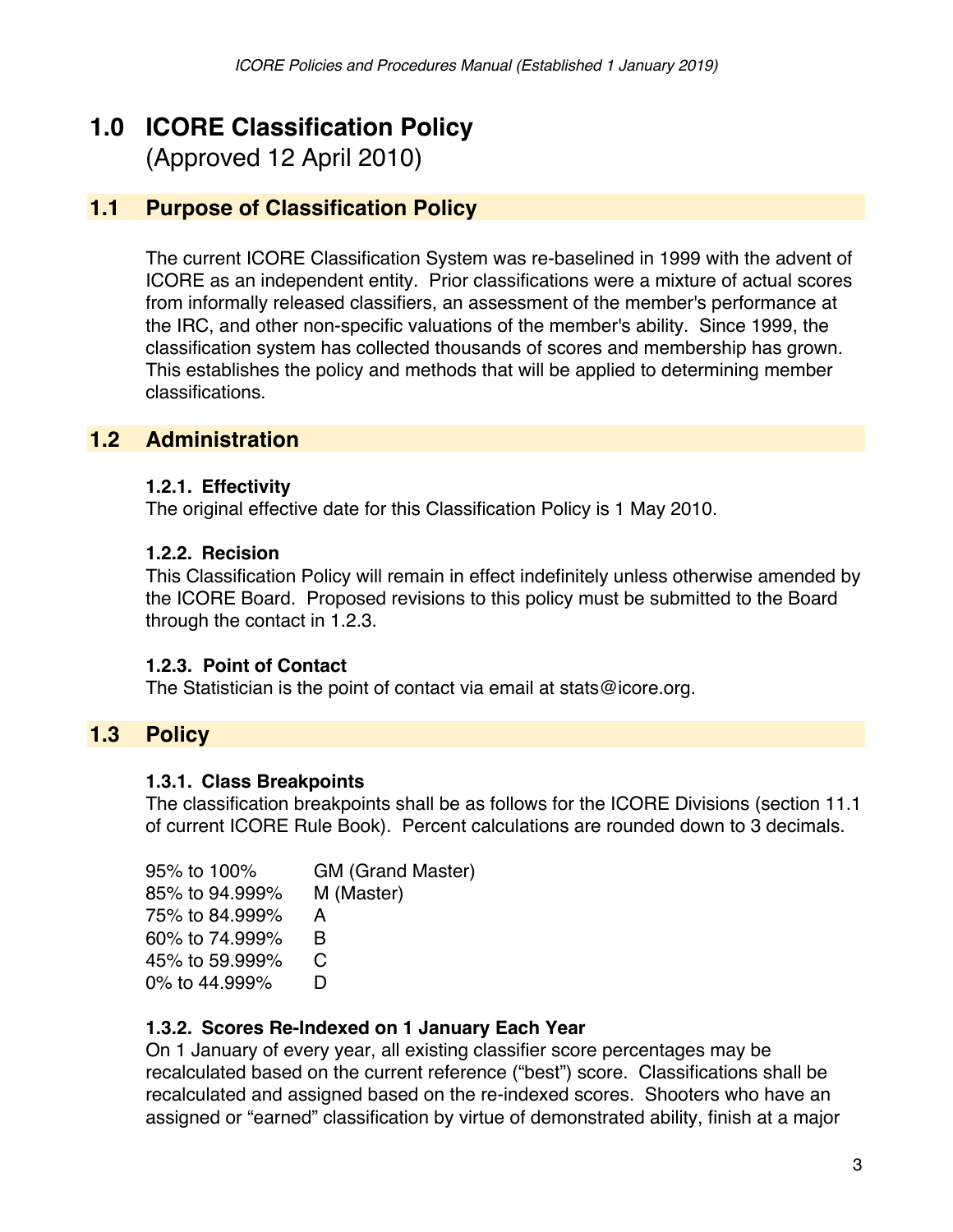match, or finish at the International Revolver Championship (IRC), shall remain unchanged by the re-indexing process.

### **1.3.3. Only One Grade Level Difference Allowed Between Divisions**

Effective 1 May 2010, a member shall be allowed only one (1) grade difference between the high and low classification assigned or earned. Classifications that are two (2) or more grades below the highest Division shall be adjusted upward to meet the one (1) grade limit. Adjusted classifications shall be identified in the posted classification data on the ICORE web site.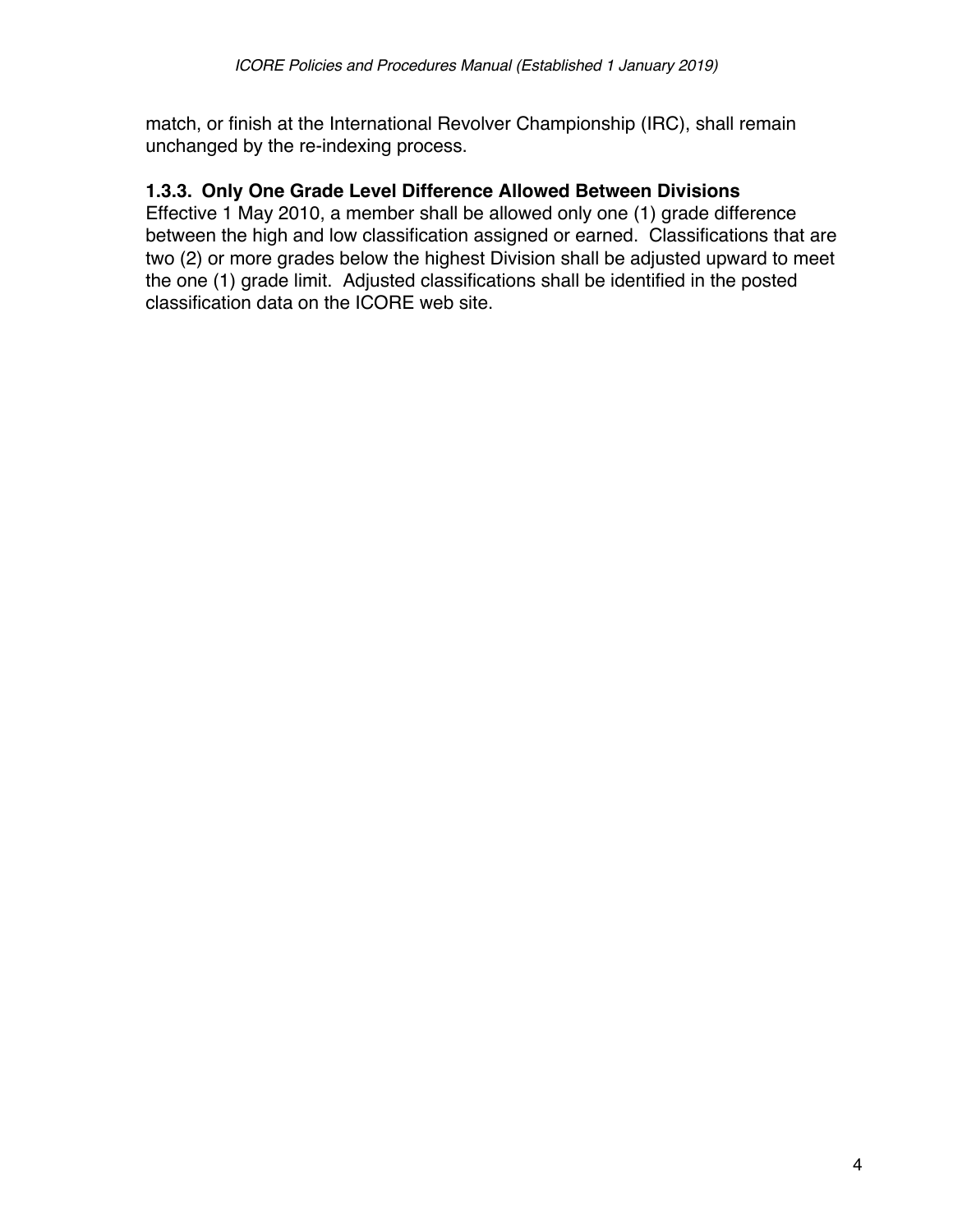# **2.0 Policy for New ICORE Clubs**

(Approved 19 September 2018)

### **2.1 Purpose of New Club Policy**

The intent is to check into acceptability of the new club application.

### **2.2 Administration**

### **2.2.1. Effectivity**

The effective date for this Policy is 19 September 2018.

### **2.2.2. Recision**

This New Club Policy will remain in effect indefinitely unless amended by the ICORE Board.

### **2.2.3. Point of Contact**

The Treasurer is the point of contact via e-mail at treasurer@icore.org.

# **2.3 Policy**

### **2.3.1. ICORE Club Applications**

An application for a new club will not necessarily be approved automatically. The Treasurer or designee will present to the Board via e-mail or during a Board meeting. The Board or Treasurer will check with at least one of the following to confirm suitability of the (a) proposed club contact and (b) range/club for ICORE affiliation:

- $\rightarrow$  An ICORE Regional Representative
- $\rightarrow$  An ICORE Club Contact
- $\rightarrow$  An ICORE Board member
- $\rightarrow$  Any appropriate officials who may be from other shooting organizations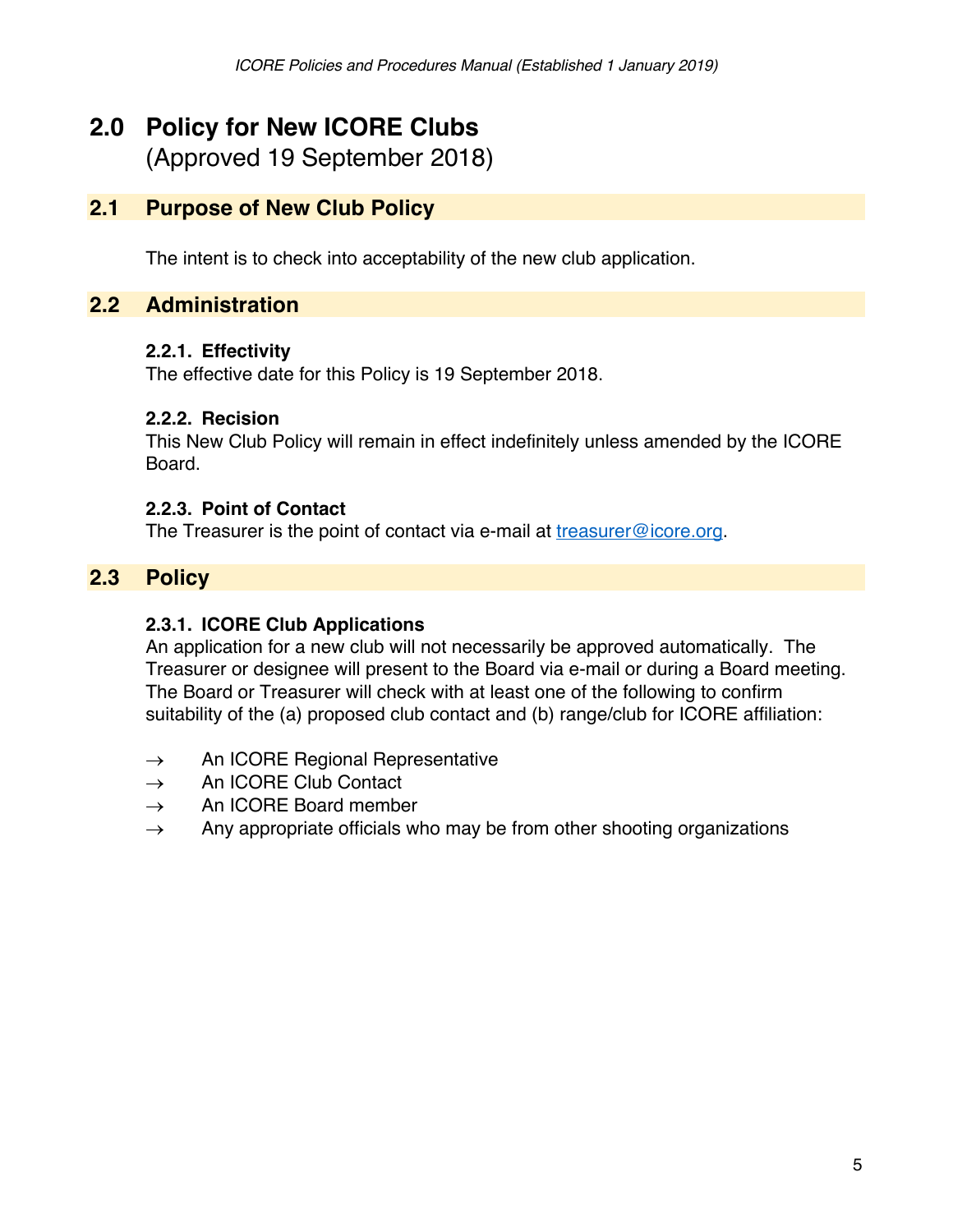# **3.0 ICORE Range Officer (RO) Policy for Regional Championship Matches and the International Revolver Championship (IRC)**

(Approved 19 September 2018)

# **3.1 Purpose of Policy**

Members attend Regional Championships and the IRC at great personal expense. Our participants deserve a quality and well-administered match.

# **3.2 Administration**

### **3.2.1. Effectivity**

For ROs serving at the IRC, the initial effective date for this Policy was 1 January 2019.

For ROs serving at Regional Championships, the effective date is 16 March 2022, which is the date of approval of the Policy revision by the ICORE Board.

### **3.2.2. Recision**

This Policy will remain in effect indefinitely unless amended by the ICORE Board. In the case of the IRC, this policy will be incorporated into the match agreement between ICORE and the IRC host.

### **3.2.3. Point of Contact**

The Rules Director is the point of contact via e-mail at rules  $@$  icore.org.

# **3.3 Policy**

### **3.3.1. RO Prerequisites for Regional Championships and the IRC**

To serve as an ICORE Range Officer at ICORE Regional events or the IRC, the following conditions must be met:

- $\rightarrow$  Must be a member classified in at least one Division
- $\rightarrow$  Must be selected by the Match Director and confirmed with the Rules Director
- $\rightarrow$  Must be proficient in operating a timer and electronic tablet (unless match is scored solely by paper)

ICORE members who are new members or who have minimal or no experience serving as range/safety officers and managing shooters will be expected to work with their ICORE club contacts or match directors and volunteer at local ICORE matches to gain experience before they may be assigned to RO positions at Regional matches and the IRC.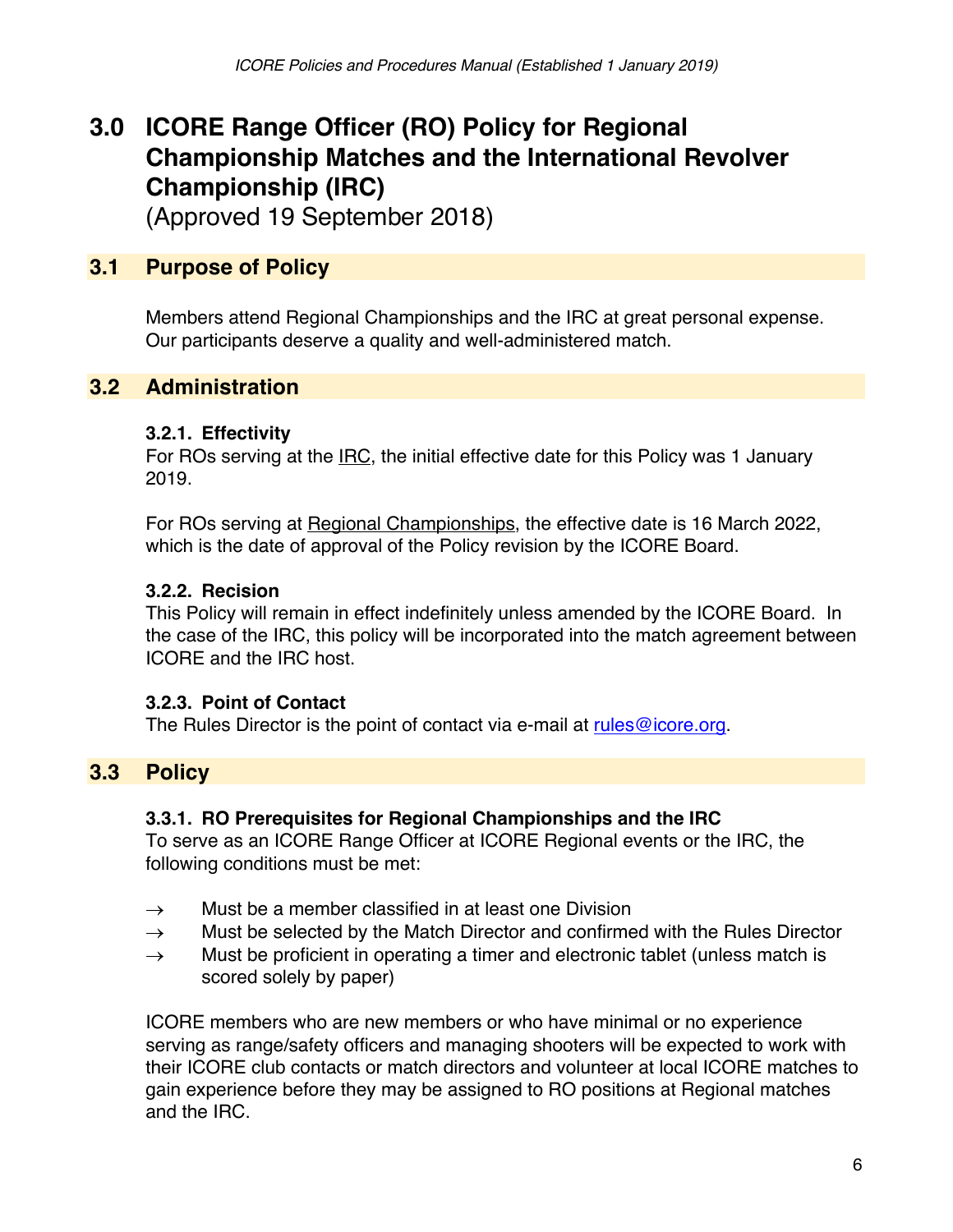### **3.3.2. Rules Review**

After these prerequisites have been met, the member must attend an ICORE rules review by the Rules Director or designee. The review may be presented in a variety of ways such as a training class, a live online review, or seminar. Upon completion, the membership record will be marked as having attended a review.

### **3.3.3. Use of Assistants, Non-Members, or Non-ICORE ROs**

Staff who are not qualified ICORE ROs may assist the stage CRO with administrative tasks (e.g., electronic tablet, transcribing scores to paper).

### **3.3.4. Approvals**

The ICORE Rules Director (or designee) and the Regional/IRC Match Director shall approve RO selection and stage assignments (including CRO assignments).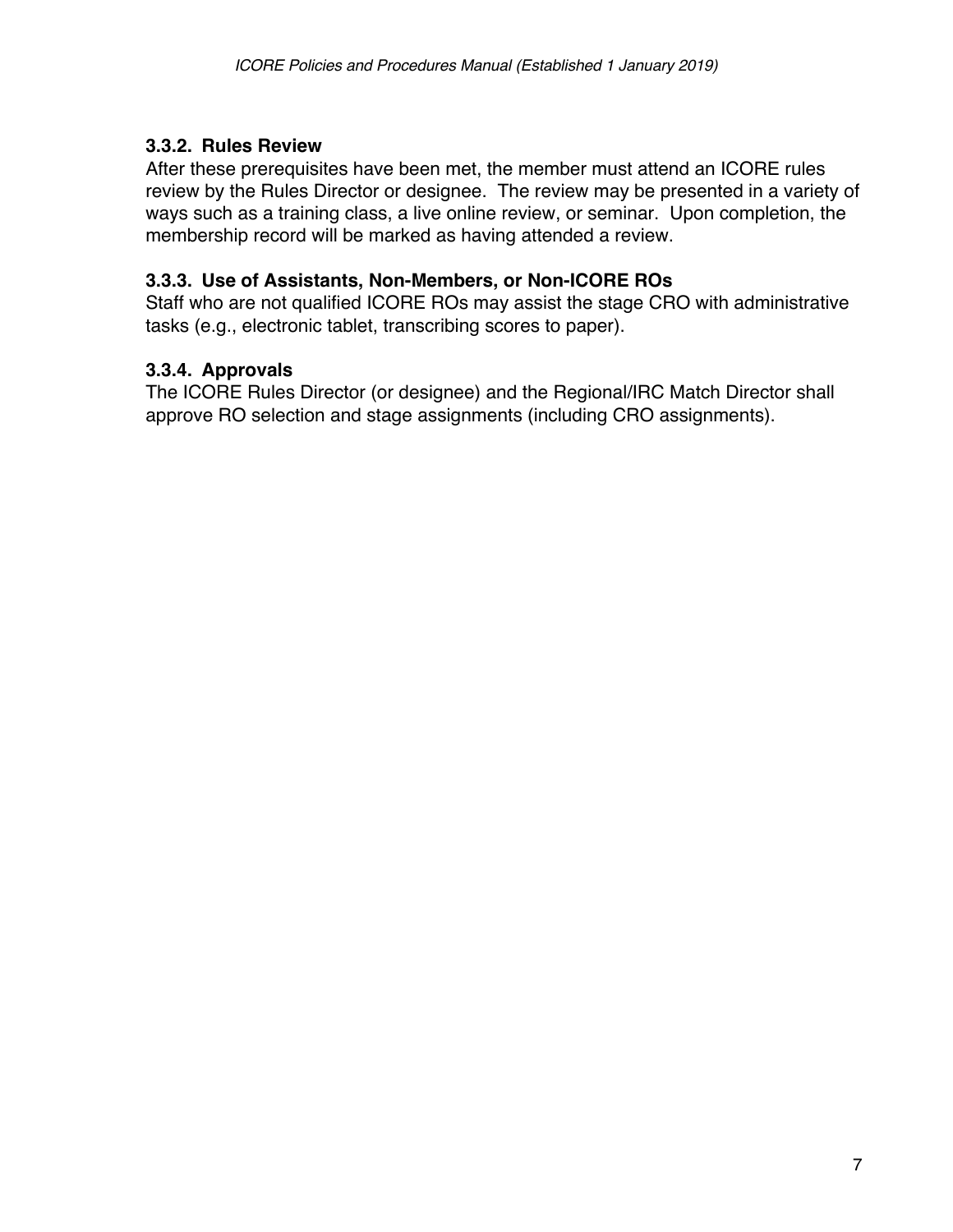# **4.0 ICORE Policy Regarding Key Staff for the International Revolver Championship (IRC)**

(Approved 19 September 2018)

# **4.1 Purpose of Policy**

The IRC is the annual premier event for ICORE. Members attend at great personal expense, including global travel. Our participants deserve a quality and welladministered match.

# **4.2 Administration**

### **4.2.1. Effectivity**

The effective date for this Policy is 1 January 2019.

### **4.2.2. Recision**

This Policy will remain in effect indefinitely unless amended by the ICORE Board of Directors. The policy will be incorporated into the match agreement between ICORE and the IRC host.

### **4.2.3. Point of Contact**

The Rules Director is the point of contact (for the Board) via e-mail at rules@icore.org. Names of the proposed MD, RM, and ROs shall be submitted to the Rules Director unless they had already been confirmed, for example, following a winning proposal to host the event.

# **4.3 Policy**

### **4.3.1. Match Director (MD) and Range Master (RM) – Selection**

With guidance from the Chairman and Rules Director, the Board shall concur on the selection of the MD and RM for the IRC. If requested by the approved MD, the Rules Director may serve as RM. If the Rules Director does not serve in the capacity of RM, the Rules Director (or designee) shall be present to provide guidance as an advisor or assistant RM as needed.

### **4.3.2. Range Officers (RO) and Range Master (RM) – Required Rule Review**

The Rules Director shall concur on RO selection and their stage assignments. ROs and the RM shall participate in a rules review by the Rules Director (or designee) prior to the start of the match. Any member who has not participated in the rules review is not eligible to serve as RO for the IRC.

### **4.3.3. Use of Assistants, Non-Members, or Non-ICORE ROs**

Staff who are not qualified ICORE ROs may assist the stage CRO with administrative tasks (e.g., electronic tablet, transcribing scores to paper).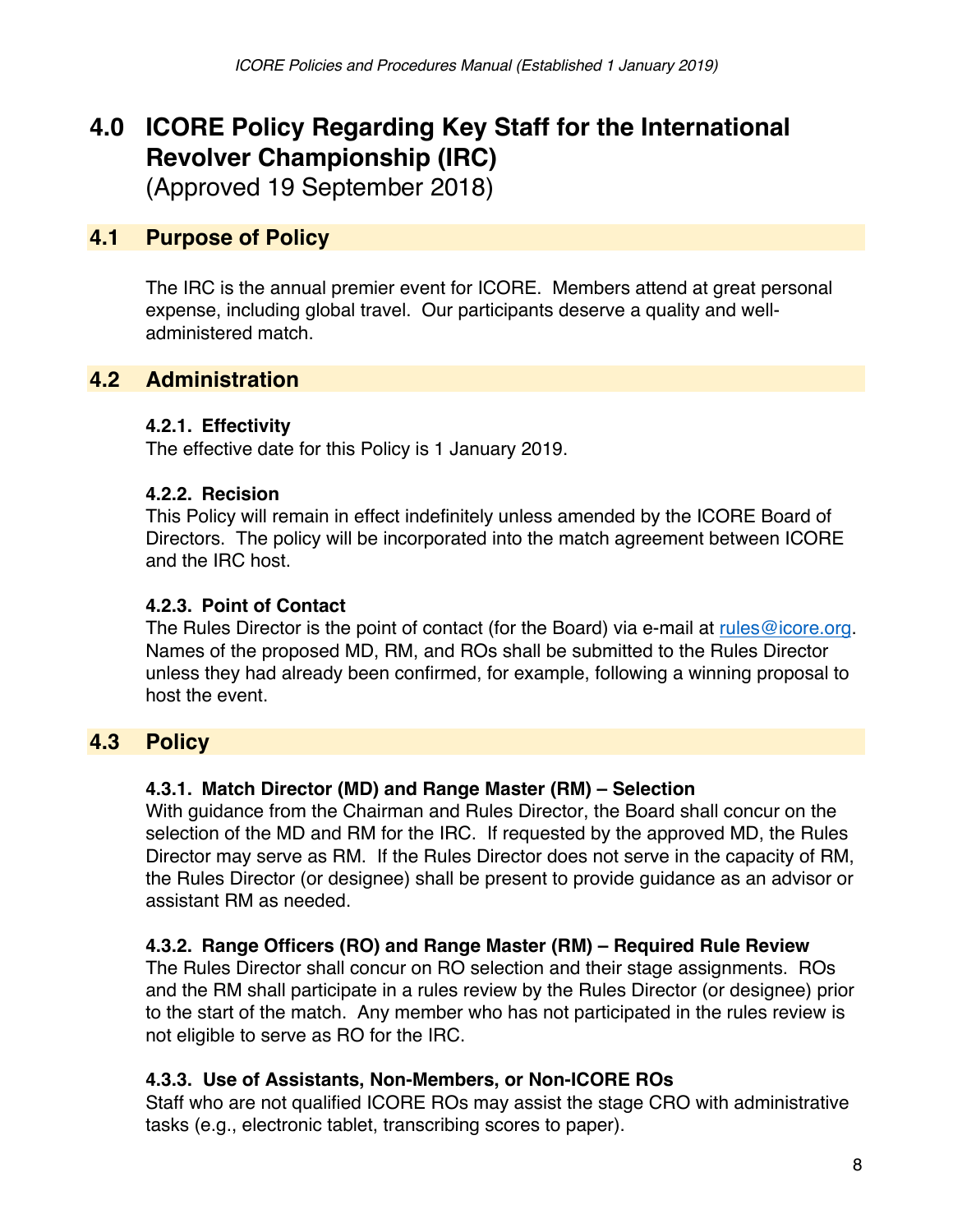# **5.0 Policy Regarding Match Stages for ICORE Events Above the Club Level**

(Approved 19 September 2018)

### **5.1 Purpose of Policy**

The intent of this policy is to ensure that stages used in matches above the club level meet the requirements and intent of the current ICORE Rule Book and this policy manual, with the stages to be used requiring review and approval by the Rules Director.

### **5.2 Administration**

### **5.2.1. Effectivity**

The effective date for this Policy is 19 September 2018.

### **5.2.2. Recision**

This Policy will remain in effect indefinitely unless amended by the ICORE Board of Directors. As a courtesy reminder, this policy will be incorporated into the match agreement between ICORE and the IRC host.

### **5.2.3. Point of Contact**

The Rules Director is the point of contact via e-mail at rules@icore.org.

### **5.3 Policy**

### **5.3.1. Stage Submittal**

Each Match Director (MD) or designee shall submit the written stage briefings (WSB) and stage diagrams to the Rules Director at least 45 days before the start date of the match. E-mail is acceptable.

### **5.3.2. Stage Review**

The Rules Director (or his designee) will review the written stage briefings (WSB) and stage diagrams. The Rules Director will reply to the MD within three (3) days, either with approval or recommendations for revisions.

### **5.3.3. Revisions**

If revisions are necessary, the MD shall return the revised stages to the Rules Director for approval within the next three (3) days.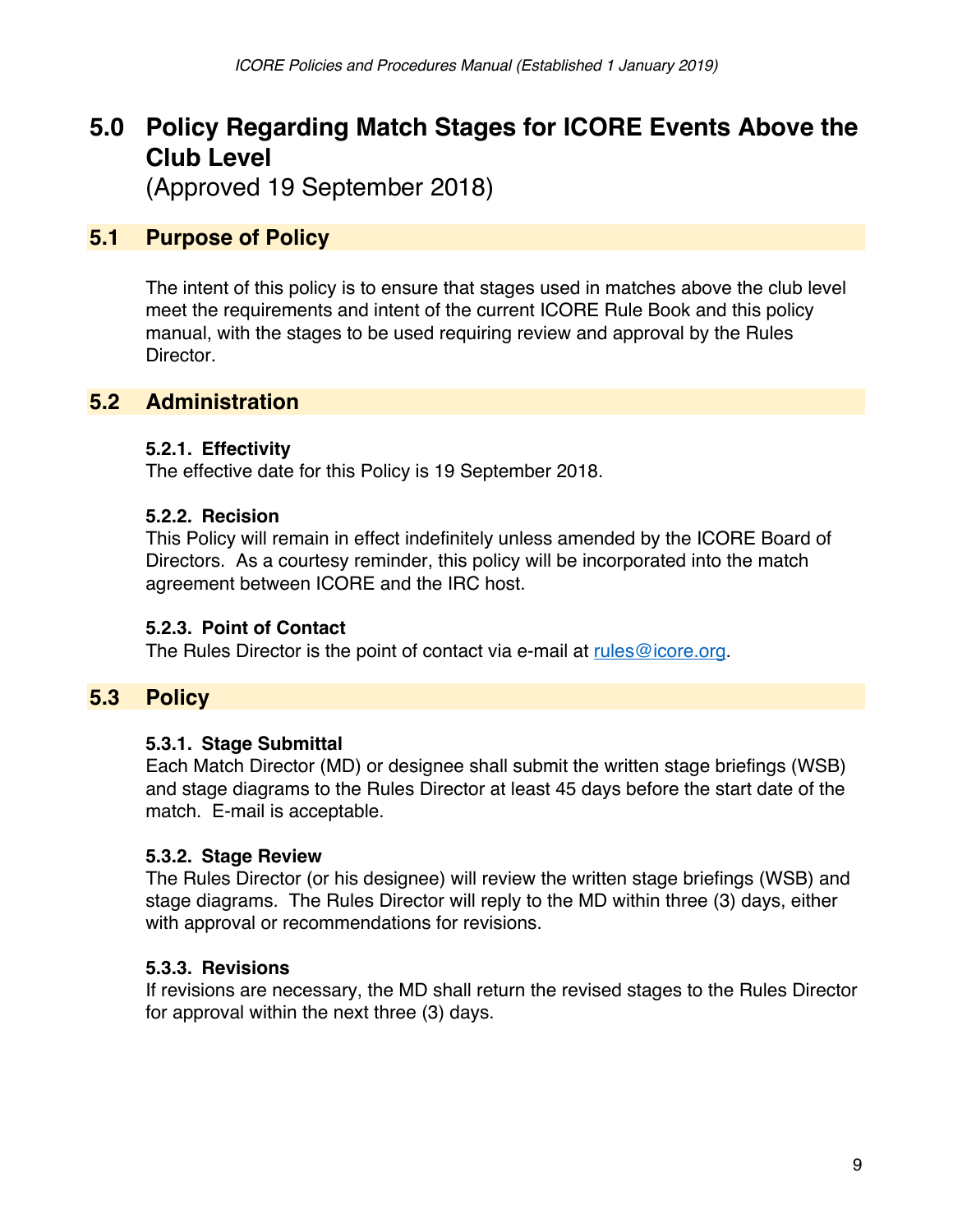# **6.0 Policy Regarding the "ICORE Service Award"** (Approved 19 September 2018)

### **6.1 Purpose of Policy**

The ICORE Board originally established this in 2007 as a perpetual trophy under the name of "Dave Bellis Memorial Award". The name of this award has been changed to the "ICORE Service Award". The intent is to present the award every year in conjunction with the International Revolver Championship (IRC) to recognize contributions of an ICORE member for dedication, service, and achievement in support of ICORE.

### **6.2 Administration**

### **6.2.1. Effectivity**

The effective date for this Policy is the year 2007, and the revised effectivity of the name change is 16 March 2022.

### **6.2.2. Recision**

This Policy will remain in effect indefinitely unless amended by the ICORE Board of Directors.

### **6.2.3. Point of Contact**

The Treasurer (or designee) is the point of contact via e-mail at  $t$ reasurer@icore.org.

### **6.3 Policy**

### **6.3.1. Selection of Recipient**

The next award recipient will be a joint decision by the last recipient and the Board. The selection must be made in time to prepare the trophy/award for the presentation. Since the award will be announced during the IRC award ceremony, the recommendation and selection shall be made at a Board meeting about two (2) months prior to the IRC.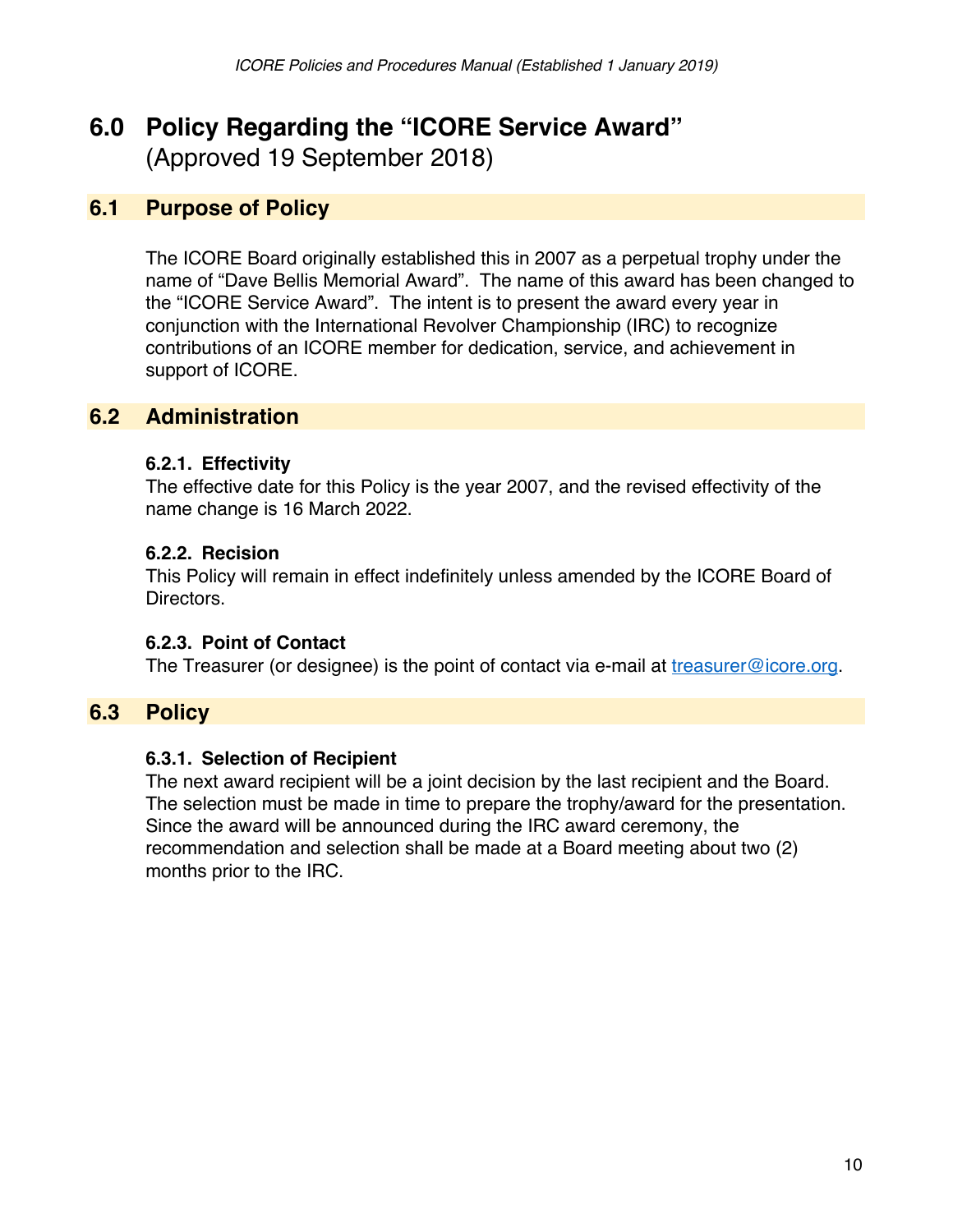# **7.0 Policy Regarding the Distribution of ICORE Award Money**  (Approved 19 September 2018)

### **7.1 Purpose of Policy**

The intent is to document a consistent policy to be implemented across all Regional Championships. This policy may also apply to other Board-approved matches such as a state championship if awards are funded by ICORE.

### **7.2 Administration**

### **7.2.1. Effectivity**

The effective date for this Policy is 19 September 2018.

### **7.2.2. Recision**

This Policy will remain in effect indefinitely unless amended by the ICORE Board of Directors.

### **7.2.3. Point of Contact**

The Treasurer (or designee) is the point of contact via e-mail at treasurer@icore.org.

### **7.3 Policy**

### **7.3.1. Distribution of Money to Winners**

Money approved by the ICORE Board for Regional Championship awards shall be distributed as follows:

- $\rightarrow$  \$100 to the winner of each of the ICORE Divisions
- $\rightarrow$  \$25 to the high-finishing shooter in each of the Special Recognition Categories (SRC) as defined in the ICORE Rule Book

### **7.3.2. Redemption**

The MD will receive the award certificates electronically or by paper. The certificates will have instructions on how the winners can redeem them for the cash prize. Award money will be withheld if there are no shooters registered in a Division or SRC.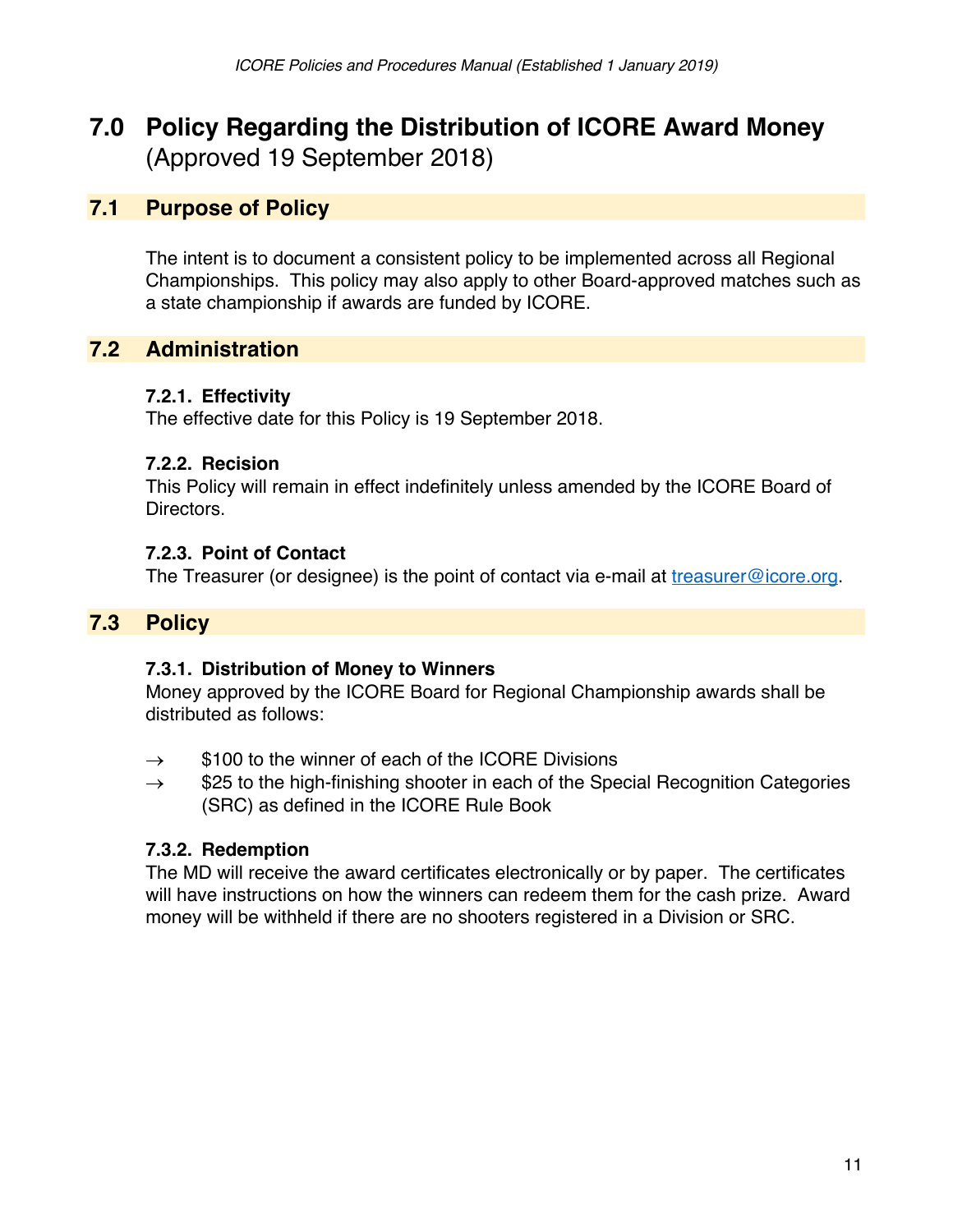# **8.0 Policy for Running a Regional Championship** (Approved 16 March 2022)

### **8.1 Purpose of Policy**

The intent is to document a consistent policy across all Regional Championships (hereinafter "Regional"), while allowing the individual hosts to retain the unique characteristics of their sites. This policy may also apply to other Board-approved matches if awards are funded by ICORE.

# **8.2 Administration**

### **8.2.1. Effectivity**

The effective date for this Policy is 16 March 2022.

### **8.2.2. Recision**

This Policy will remain in effect indefinitely unless amended by the ICORE Board.

### **8.2.3. Point of Contact**

The Regional Series Director is the point of contact via e-mail at match@icore.org and must present all requested Regional dates to the Board for approval.

# **8.3 Policy**

### **8.3.1. Regional Representative Responsibilities**

- $\boxtimes$  Identify a host and date(s) for the Regional match and notify the MSD
- $\boxtimes$  Communicate with the Match Director to ensure that event planning is running smoothly
- $\boxtimes$  Report issues or problems to the Regional Series Director
- $\boxtimes$  Work with the Match Director to ensure that the match report is submitted within fourteen (14) days of the match *(match report form to be released)*

### **8.3.2. Match Director Responsibilities**

- $\boxtimes$  Ensure that all registered competitors are current ICORE members (current membership as of registration is suggested, but current membership as of match day is mandatory)
- $\boxtimes$  Design stages per ICORE Rule Book and Policy 5.0 of this manual
- $\boxtimes$  Recommend qualified individuals for match staff per Policy 3.0 of this manual
- $\boxtimes$  Appoint a Range Master
- $\nabla$  Assign a CRO for each stage
- $\nabla$  Organize a prize table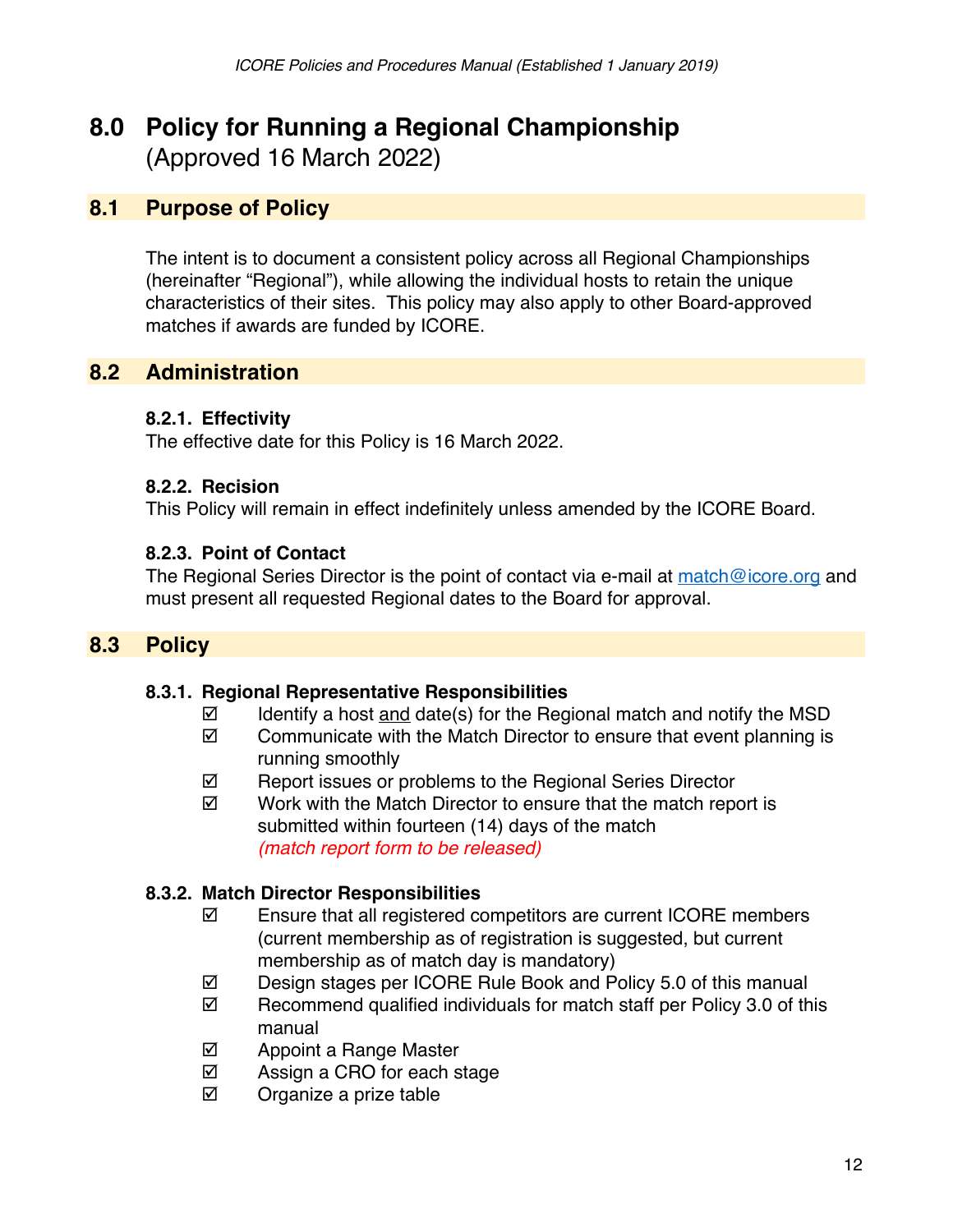- $\boxtimes$  Supply match results and classifier scores (as a Practiscore or other link) to the ICORE Statistician (or designee) within three (3) days of match completion
- $\boxtimes$  Work with the Regional Representative to ensure that the match report is submitted within fourteen (14) days of the match *(match report form to be released)*

### **8.3.3. General Match Requirements**

All aspects of the match must be compliant with the "ICORE Rule Book" and "ICORE Policies and Procedures Manual". Both documents available on the ICORE website are considered to be the current version.

NOTE: While the ICORE Rule Book is always in effect for Regionals, match directors are reminded of several frequently overlooked pieces of a Regional, including Special Recognition Categories, stage design, chronograph, and paper backup scoring.

A Regional must meet the following:

- $\boxtimes$  Capability to host at least 100 competitors, including staff (ROs and assistants)
- $\boxtimes$  Safe areas/tables must be available at the host facility
- $\boxtimes$  Must include at least eight (8) stages
- **Ø** Every 8 stages must contain exactly one ICORE classifier
- $\boxtimes$  Although a chronograph stage is required per the ICORE Rule Book, it is in addition to all of the regular match stages
- $\boxtimes$  Any "unique rules" specific to the host range (e.g., double-tapping steel, hitting side walls at indoor ranges) must be listed in match advertising and announcements

### **8.3.4. Stage Requirements**

Policy 5.0 in this manual covers the required pre-approval of match stages. The match must also contain limited and unlimited scoring stages. The use of cardboard and steel targets is recommended.

### **8.3.5. Staff Requirements**

Policy 3.0 of this manual applies to staffing (ROs and assistants).

### **8.3.6. ICORE Award Money for Winners**

Policy 7.0 of this manual applies to the distribution of ICORE award money.

### **8.3.7. Post-Match Report**

The report will be available as a fillable form for the match director to complete and send to the Regional Series Director and Treasurer after the match. The report will include fields for these items:

- The Region
- Location, date, and match fee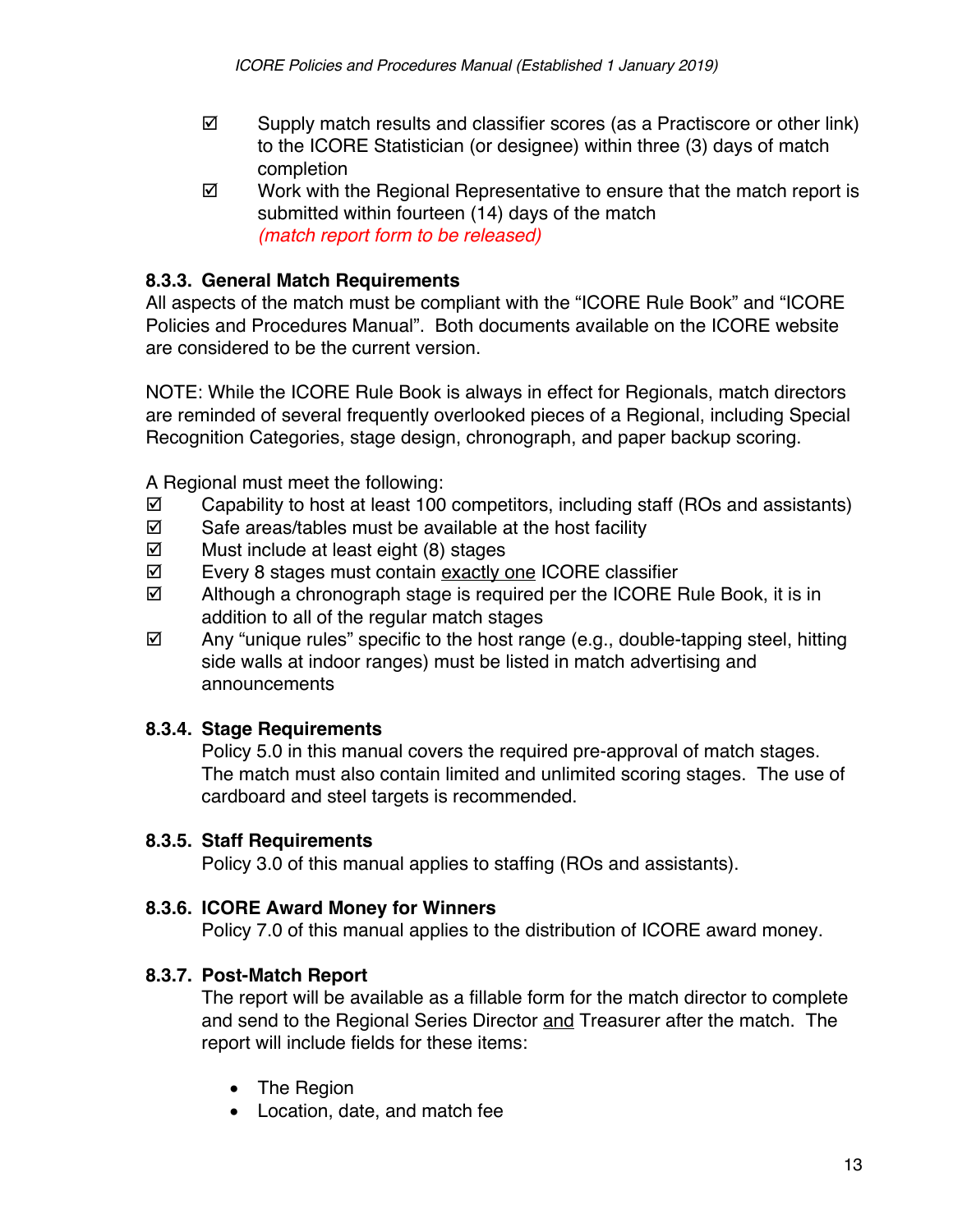- Match Director and Range Master
- Number of competitors
- Number of stages and total round count
- Link to online results (e.g., Practiscore)
- List of money winners (Divisions, SRCs, any other certificates)
- Cost of rental or other fee charged by the range (if applicable)
- Shooter swag content
- Any RO compensation
- Prize table details
- Sponsor list
- Any special random drawings
- Other notes or info to share with ICORE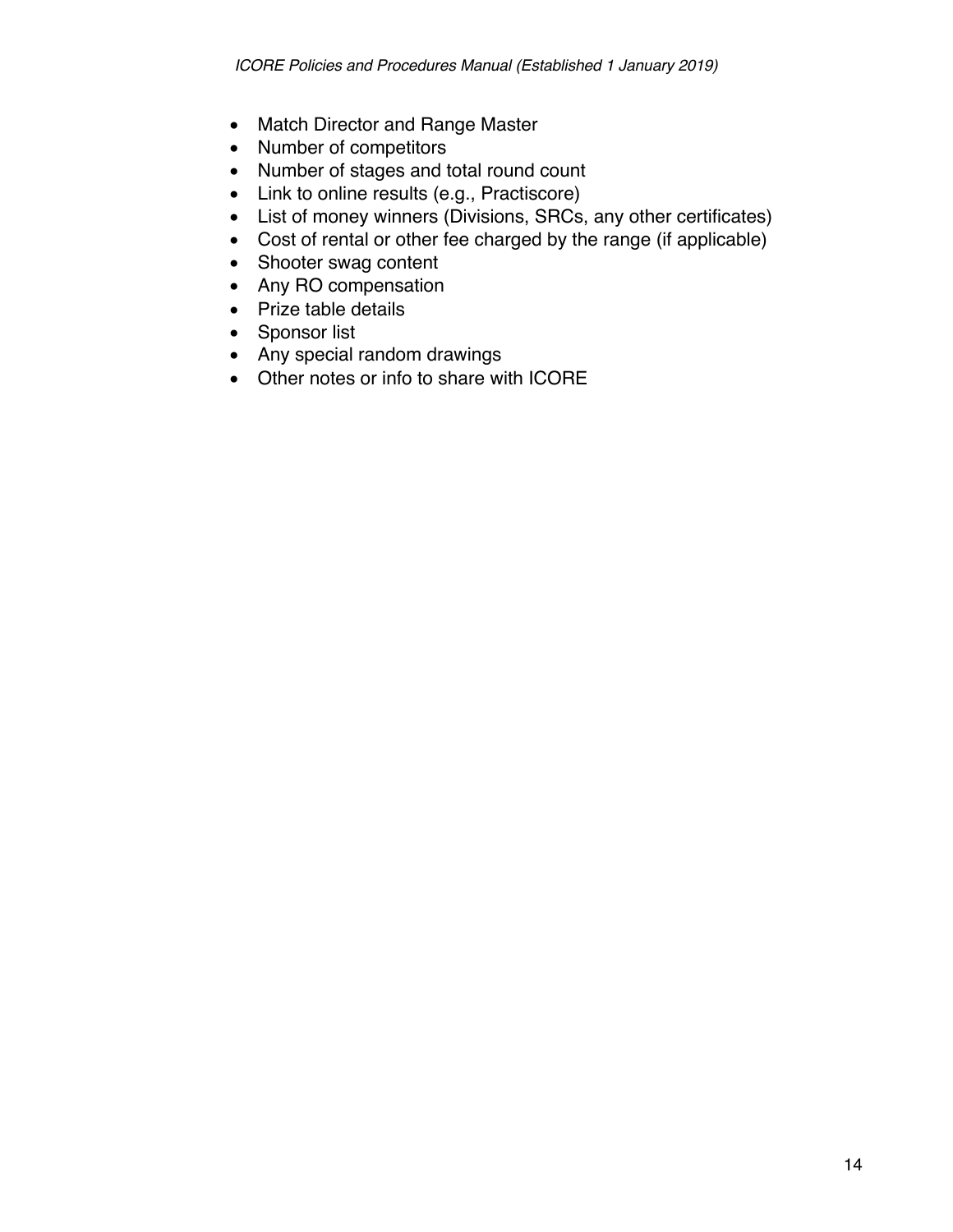# **9.0 Policy for the International Postal Match (IPM)**  (Approved 16 March 2022)

### **9.1 Purpose of Policy**

The intent is to document a policy for an international postal match to promote revolver-only shooting, ICORE, and friendly competition around the world for members and non-members, while remaining in compliance with the ICORE Rule Book (except where noted).

### **9.2 Administration**

### **9.2.1. Effectivity**

The effective date for this Policy is 16 March 2022.

### **9.2.2. Recision**

This Policy will remain in effect indefinitely unless amended by the ICORE Board of Directors.

### **9.2.3. Point of Contact**

The IPM Match Director is the point of contact via e-mail at the address posted on the Board contacts page of the ICORE website. If desired, the IPM Match Director may ask the ICORE Chair for an IPM committee to assist with various tasks. The ICORE Treasurer is the point of contact for award money.

### **9.3 Policy**

#### **9.3.1. General Information**

| Start date:                      | July 1 of each year                                               |
|----------------------------------|-------------------------------------------------------------------|
| End date:                        | December 31 of each year (may be extended                         |
|                                  | through the next Sunday to allow for weekend IPM                  |
|                                  | opportunities)                                                    |
| Deadline to submit results:      | Seven (7) days after the end date                                 |
| <b>Regular Divisions:</b>        | Classic, Limited, Limited 6, Open                                 |
| Non-regular Division:            | <b>Rim Fire</b>                                                   |
| <b>Regular Division Classes:</b> | GM, M, A, B, C, D, Unclassified                                   |
|                                  | Special Recognition Categories: As defined in the ICORE Rule Book |

### **9.3.2. Responsibilities of IPM Match Director (or Committee, if applicable)**

 $\boxtimes$  Develop four (4) stages, including the written stage briefing, in accordance with the ICORE Rule Book. Consideration must be given to clubs with small or indoor bays. Limit stage depth to a maximum of 45 feet. Stages should be limited and unlimited and should include a variety of dimensions and targets. By May 17, send stages to the Rules Director at rules@icore.org for review.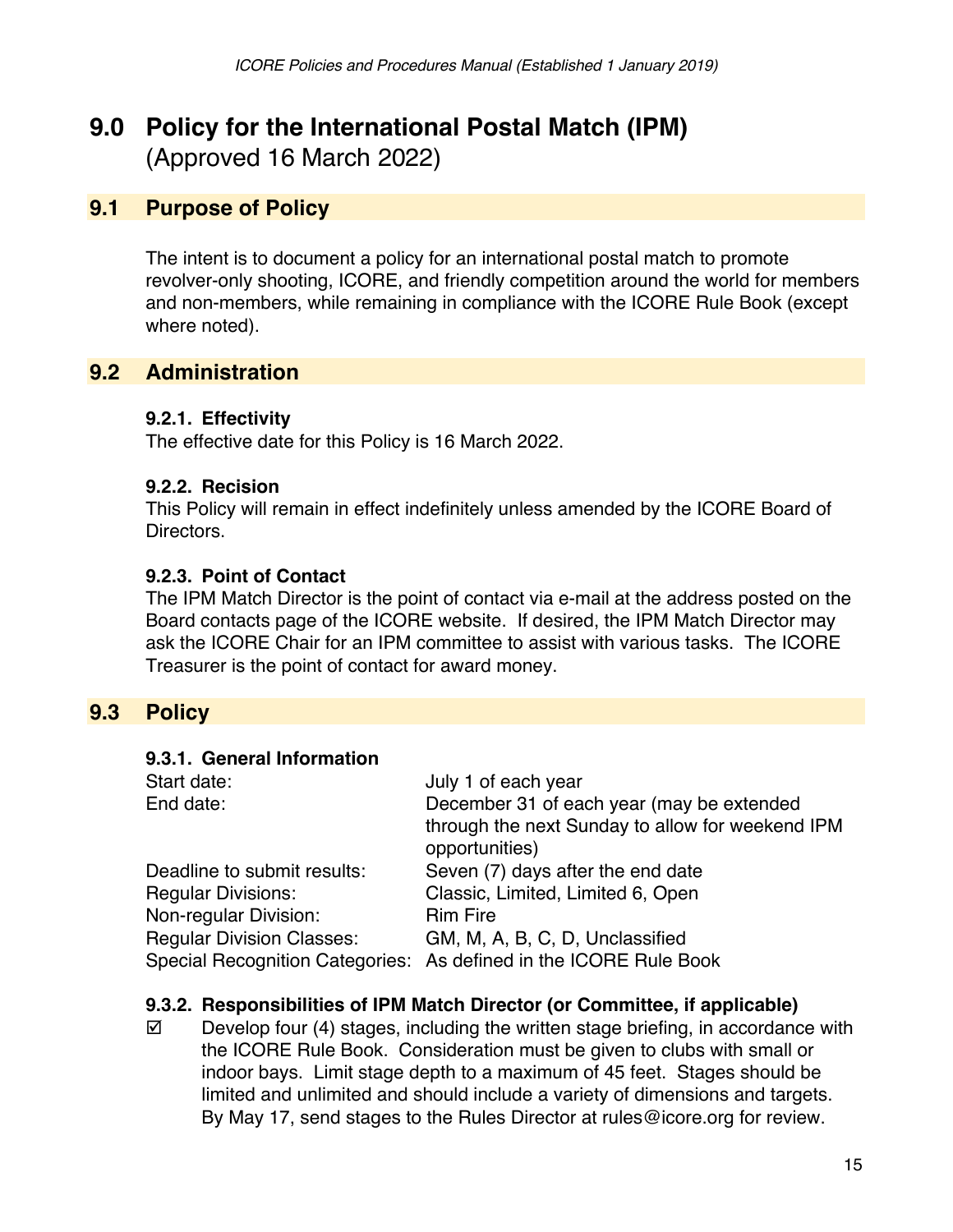Rules Director reserves the right to edit the stage dimensions. Coordinate with the Rules Director for the stages to be tested prior to release.

- $\boxtimes$  Ensure that the stages (with written stage briefing, match instructions, and any helpful set-up photos/tips) are published to the membership and posted on the ICORE website. Must include the info from **9.3.3.** in the match instructions.
- $\boxtimes$  Once the IPM is underway, collect the results and save in a secure folder awaiting the final results deadline. (TIP: It works well to have a second person collecting duplicates of the results just in case yours are lost/defective.)
- $\boxtimes$  Reply to general questions from the individual club match directors. Send rules-related questions to the Rules Director to answer.
- $\boxtimes$  IMPORTANT: Check all shooters for current membership and correct classification as of the end date of the IPM. Regardless of when any individual shot the IPM, the classification and membership status used for tallying final results is the end date of the IPM.
- $\boxtimes$  Determine results sorted by special recognition categories, divisions, and classes in each division. Ensure results are published.

### **9.3.3. Match Requirements and Special Instructions to the Local Club Match Directors and Shooters**

- o Except where specified, all aspects of the IPM must be compliant with the ICORE Rule Book. http://icore.org/rulebook.phtml
- o Setup and results are on an honor system. Please respect this.
- $\circ$  Clubs may run the IPM as many times as they want.
- o Participants may shoot the IPM as many times as they want.
- o Participants may shoot as many different Divisions as they want.
- o NOTE: Participants are not permitted to shoot the same Division more than once per day.
- $\circ$  Clubs that cannot accommodate all four (4) stages at their ranges on the same day may split up the stages and shoot them on different days. Scores for the four stages must be submitted on the same scoresheet.
- o Club match directors are responsible for marking the correct Special Recognition Categories, classifications, and membership status on the scoresheets. Tell club match directors to check member records on the ICORE website for correct info on their shooters.
- o Expired memberships are treated as "non-members and unclassified".
- $\circ$  Scores not submitted in compliance with the good spirit of this match may be voided.